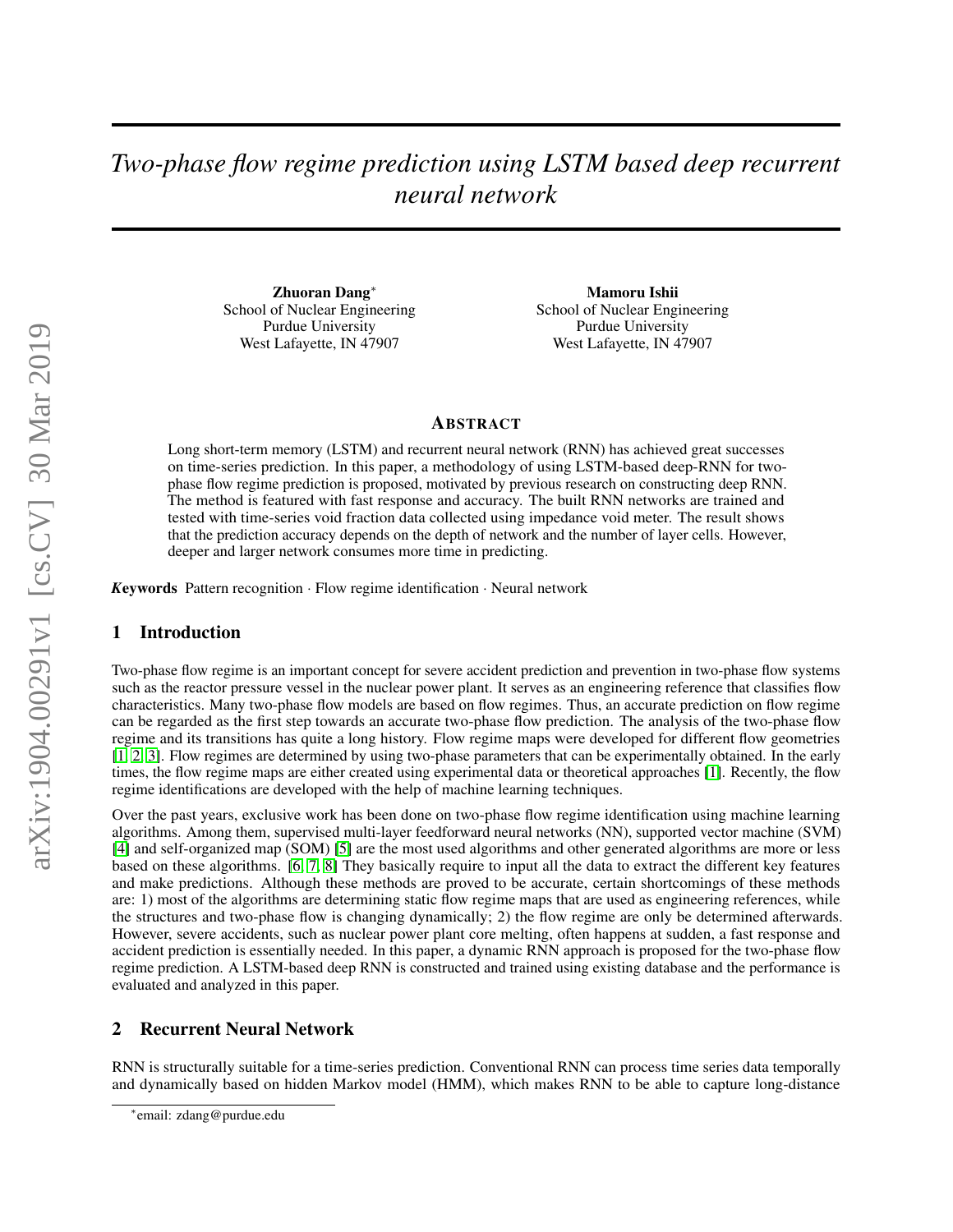dependencies. However, RNN could fall into the trouble of gradient vanishing and exploring during model training. Long short-term memory (LSTM) networks [\[9\]](#page-5-8) was created and solved this problem properly by managing the passes of the information. In a LSTM system, the recurrent hidden layers are computing with the self-connected memory cells and three gates for obtaining the outputs. The key of LSTM in solving the gradient vanishing and exploring is to optionally ignore some of the inputs so that they aren't used for the updates of parameters in the hidden states.

Given a time-dependent void fraction sequence  $\alpha = [\alpha_1, \alpha_2, \alpha_3, ..., \alpha_n]$ , the mathematical expressions for the operation of one LSTM hidden cell t, are given as follows,

$$
i_t = \sigma (W_{\alpha i} \alpha_t + W_{hi} h_{t-1} + W_{ci} c_{t-1} + b_i)
$$
  
\n
$$
f_t = \sigma (W_{\alpha f} x_t + W_{hf} h_{t-1} + W_{cf} c_{t-1} + b_f)
$$
  
\n
$$
a_t = \tau (W_{\alpha c} \alpha_t + W_{hc} h_{t-1} + b_c)
$$
  
\n
$$
c_t = f_t c_{t-1} + i_t a_t
$$
  
\n
$$
o_t = \sigma (W_{\alpha o} \alpha_t + W_{ho} h_{t-1} + W_{co} c_t + b_o)
$$
  
\n
$$
h_t = o_t \theta (c_t)
$$
\n(1)

where *W* is the weights for each parameter at certain state. *ht* is the vector sequence of the hidden cell. In this model, the activation functions are sigmoid function,  $\sigma$ , and tanh function,  $\tau$ . A LSTM system usually contains multiple connected cells among which the outputs from the preceding cell are the inputs of the following cell. The characteristics of the two phase flow is able to pass thought the model. The output of the model is a probability distribution of all the possible flow regimes. The predicted flow regime is the one with the highest probability, obtained as follows,

The prediction on flow regime using LSTM-based RNN has its advantages. Firstly, the input sequence is segmented. Each input node in the sequence represents the state of the flow regime at certain time. Secondly, the relation between the sequence and the output is rather tight since the sequence hardly contains unrelated noises. However, since the mechanisms in related with the transition and development of the two phase flow regime is complicated and the number of dependencies is large, a deep LSTM network is still needed.

This paper follows a similar approach of constructing deep LSTM network with [\[10\]](#page-5-9). Their ideas of constructing deep RNN network is as follows: 1) input-hidden; 2) hidden-hidden; 3) hidden-output. Based on the ideas, 5 different types of RNN network are constructed by combining different sublayers. In terms of constructing the network, one important consideration is that with the basis of accuracy, the network should respond quickly. This means that the setting of the number of the parameters should balance both the requirement of accuracy and the calculation latency.



Figure 1: Structure of LSTM cell [\[11\]](#page-5-10)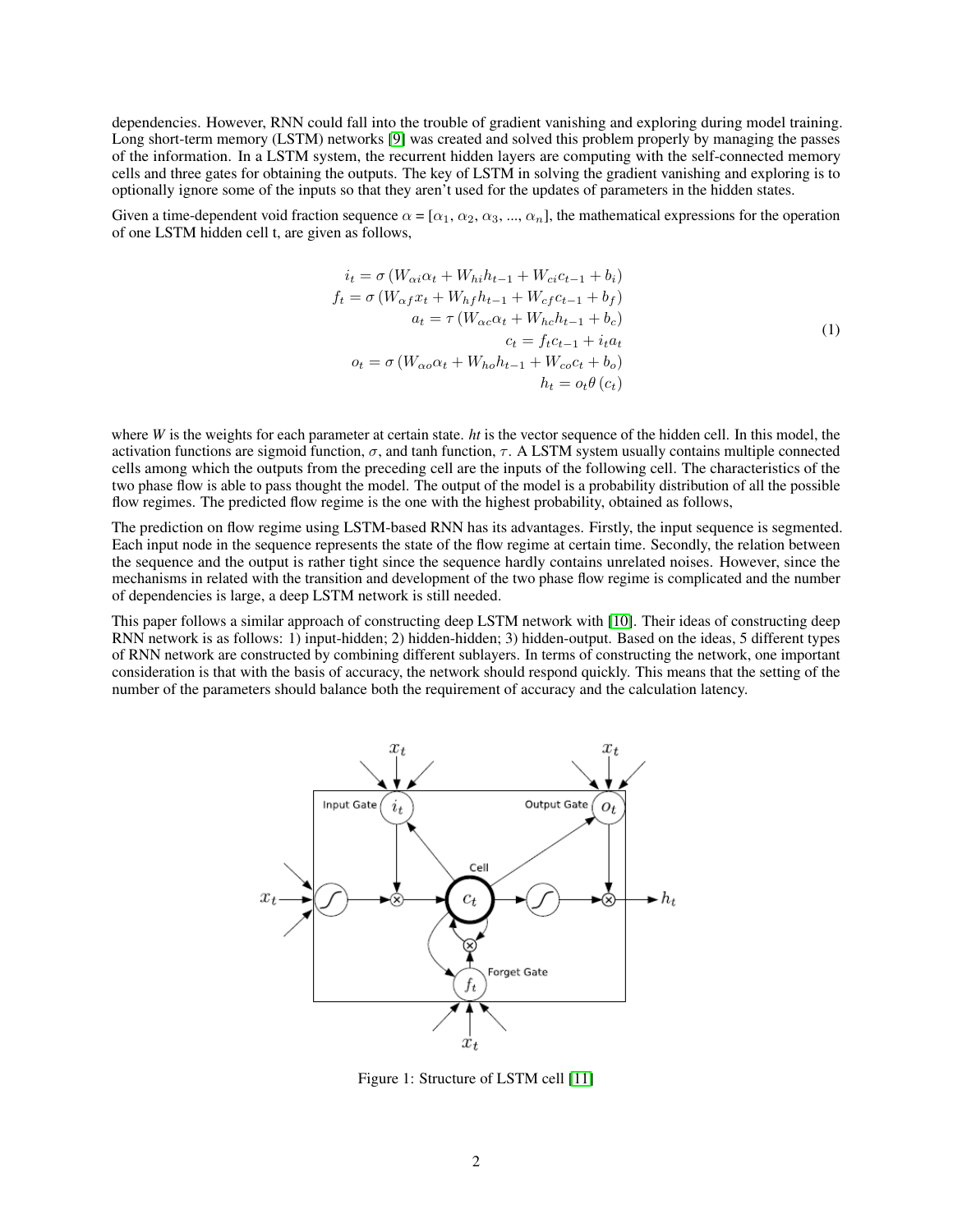

Figure 2: Example of structure of 3 LSTM-RNN hidden layers

# 3 Experiments

We evaluated the LSTM-based D-RNN on the current existing time-series void fraction signal database [\[7\]](#page-5-6). The details on experiment setup, database, and the experimental results are discussed below.

# 3.1 Database

The two-phase flow regime parameters that can describe the flow regime could be classified into two groups. The parameters in the first group directly describe the flow regime characteristics, such as void fraction and interfacial area concentration. The parameters in the second group also include the flow regime characteristics such as local pressure in the system. Since parameters in both groups include the characteristics of flow regime, they could be used as the input parameters for the flow regime prediction.

Time series data containing two-phase flow regime characteristics can be obtained using many two-phase flow measurement instrumentations. In the lab setup, gamma densitometer is a very accurate and stable method because it is non-intrusive, almost flow-regime dependence-free instrumentation. [\[12\]](#page-5-11) Conductivity probe is another accurate instrumentation yet its setup is relatively difficult. Impedance void meter, as an engineering reference, is also non-intrusive yet its accuracy dependence on the flow regime and void distribution.[\[13\]](#page-5-12) In terms of industrial application, differential pressure gauge is a convenient and economical choice, yet its accuracy of measurement is not satisfying. All of these mentioned above can provide the time series data that contains the void fraction changing characteristics. The database used in this experiment [\[7\]](#page-5-6) is collected using impedance meter.

In the database, flow regime is classified into 5 types including bubbly, cap bubbly, slug, churn-turbulent, and annular flow. The database contains 200 test conditions in total, and each test condition consists of an impedance signal with a measurement period of 60 seconds and data acquisition frequency of 10kHz. For each test condition, signal is ranging from 0 to 1, with 0 representing full water case and 1 representing full air case, signal fluctuating between 0 and 1 according to the flow regime characteristics. [3](#page-3-0) shows the 1 second time signal, probability density functions (PDF) and the cumulative probability density functions (CPDF) to characterize each flow regime. The PDF or CPDF profiles are usually treated as inputs in SOM or SVM methods.

Data augmentation was performed with the original database. Two methods are used in this experiment and they are summarized below.

- Since the experiment was performed at steady-state conditions, meaning that the flow regime state is not changing during data collection, data could be segmented into shorter pieces. In the following data sensitivity analysis part, the performance in terms of the length of the data is evaluated and discussed.
- The time-series signals are reversed in order. In this way, the number of data is doubled.

# 3.2 Experimental setup

The void fraction signal is firstly put into one ReLU-NN layer for the primary feature extraction. The ReLU-NN layer (or ReLU layer) stands for feedforward neural network layer with ReLU as the activation function. Then it passes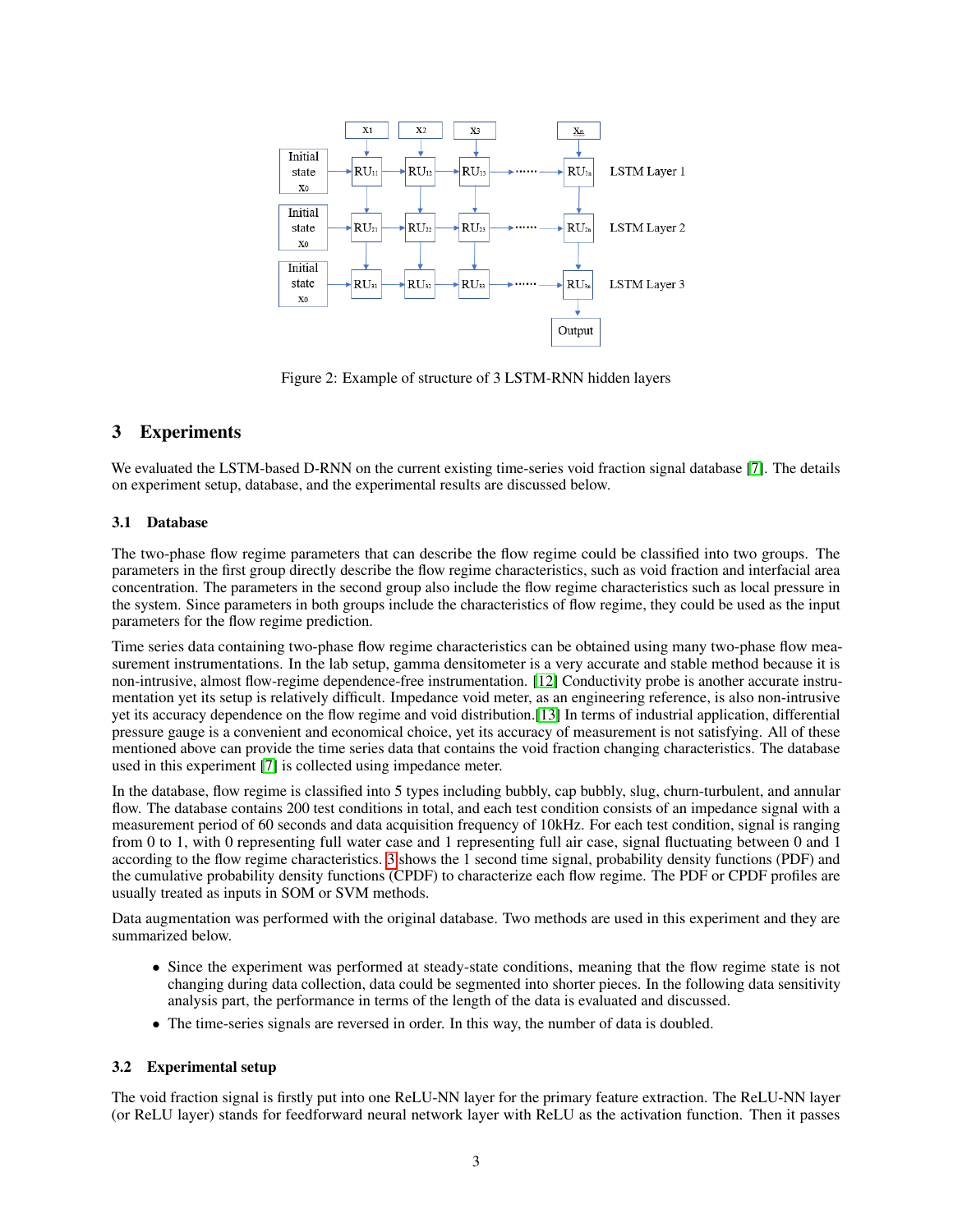

<span id="page-3-0"></span>Figure 3: Example of time series void fraction signal (left column), probability density function (middle column), and cumulative probability density function (right column) for different flow regimes. In each figure, the black and green curves represent two different test cases belonging to one flow regime. Data from [\[7\]](#page-5-6).

through LSTM layers and ReLU layers. The structures of these parts are modified and investigated for the better prediction. The final output stage of the network is a softmax layer with a size of the number of all possible flow regime. The networks are established with tensorflow-based Keras. The optimizer used for all the networks in the experiment is Adam and the loss function is categorical cross-entropy.

For the model training, although LSTM unit is featured with good preventing of gradient vanishing and exploration, creating and training and good LSTM-based RNN model require good methods and tricks. Some of the important methodologies used towards building and training a well-established RNN model are utilized during the model training.

- Gate weight initiation: Gates are the keys for a LSTM unit. Gate initial states can have large effect on the training process. It has been proved that deep neural networks can converge more rapidly using orthogonal initiation that generates a random orthogonal matrix.[\[14\]](#page-5-13)
- Dropout and regularization: To prevent from over-fitting and better training the model, the following regularization methods are used: early stopping and learning rate reduction. The training time is largely decreased due to these two methods. By using early stopping, the training process will stop if testing accuracy has not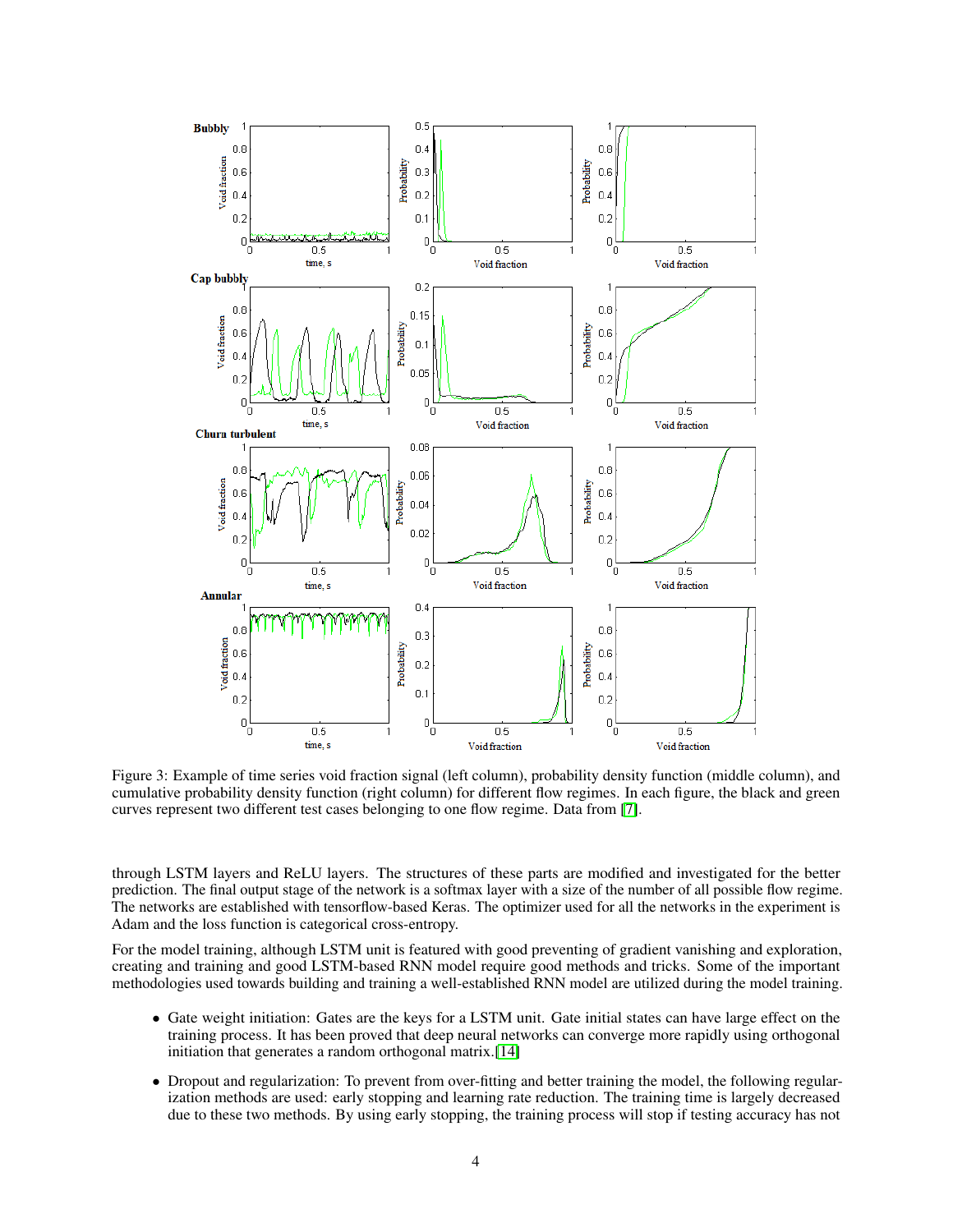been improved for 3 epochs. With learning rate reduction, the learning rate is initialized as 0.01 and it can decease according to the training performance. The minimum learning rate allowed is 0.0001.

#### 3.3 Sensitivity Study

The length of the time-series data can affect the flow regime prediction. This is obvious because a very short sequence may not include all the key information of the characteristics of the two phase flow. However, if the sequence is very long, the prediction will not be a "real-time" prediction. Therefore, it is essential to determine the proper length of the sequence for the flow regime prediction.

Different flow regime contains different characteristics and the sequence length needed for each characteristic to be presented is different. From [3,](#page-3-0) the signal variations of typical bubbly and annular two-phase flow is small and the PDF curve contains only one peak. This means that the characteristics of these two-phase flows are uniform over the time and a short sequence could present these characteristics. In contrast, the signal fluctuation of the flow regimes like slug and churn-turbulent two-phase flow usually quite large. Thus, these flow regimes usually require a longer sequence. Since our objective is to classify the flow regimes, the length of sequence is determined by the flow regime that requires the longest sequence. Besides, other hydrodynamic parameters such as flow rate should also be considered when determining the sequence length. It is obvious that flow rate determines the speed of the two-phase flow passing through the measurement area, thus affecting the sequence length needed.

In this study, the experimental data are segmented into different sequence lengths and they are used separately for training the same model structure. The lengths and the training performances are given in table [1.](#page-4-0) The selection of these lengths is by considering the types of flow regimes and test conditions included in the database. The model structure used in this section, LTSM-2ReLU, From the table, the prediction accuracy of the model increases as the sequence length becomes longer. In terms of the performance tendency, the performance of the model trained using data with 3 seconds sequence length drastically worsen compared with result of 5 seconds. This may not be a general conclusion but it provides a method of determining the input data size.

|    | Seq.Len., (sec.) Test Accuracy on LSTM-2ReLU (%) |
|----|--------------------------------------------------|
| 20 | 95.6                                             |
| 10 | 92.3                                             |
|    | 86.7                                             |
|    | 73.5                                             |

<span id="page-4-0"></span>Table 1: Sensitivity study on the effect of sequence length

#### 3.4 Result and Discussion

Eight different RNNs were evaluated and their performances of each model are summarized in Table [2.](#page-5-14) These models vary in terms of 3 aspects: the number of hidden layers: both LSTM and ReLU layers; the number of LSTM cells in each hidden layer. Also following [\[10\]](#page-5-9), the performance of stacking layers is also analyzed with model (LSTM-128H- $2ReLU \times 2$  and  $(LSTM-128H-2ReLU) \times 3$ . The relative prediction time needed for the same number of test cases is also given in the table.

It can be seen that the test accuracy increases as the network becomes deeper. The accuracy can be improved by adding either LSTM layer or ReLU layer, and adding LSTM layer benefits more than adding ReLU layer. Increasing the number of cells in each layer can also improve the accuracy. However, increasing the number of layers or number of cells can also increase the prediction time, which is not good for our general purpose. Comparing the network LSTM-128H-2ReLU and LSTM-128H-1ReLU, which we consider the effect of reducing the size of network, the test accuracy greatly drops from 86.7% to 78.5%. This is probably because the number of parameters in the network is lower than the minimum requirement of modeling the experiment cases. Besides, the comparison between adding single hidden layers and stacking networks (e.g. 2LSTM-128H-2ReLU and (LSTM-128H-2ReLU) $\times$ 2) shows that 2 stacked network doesn't outperform the 2 intermediate LSTM layer network. However, the author considers that it cannot lead to a solid conclusion that stacking deep networks is not as beneficial as intermediate hidden layers. The result of this paper may be affected by the total number of training data. Further studies can be performed if more data is available.